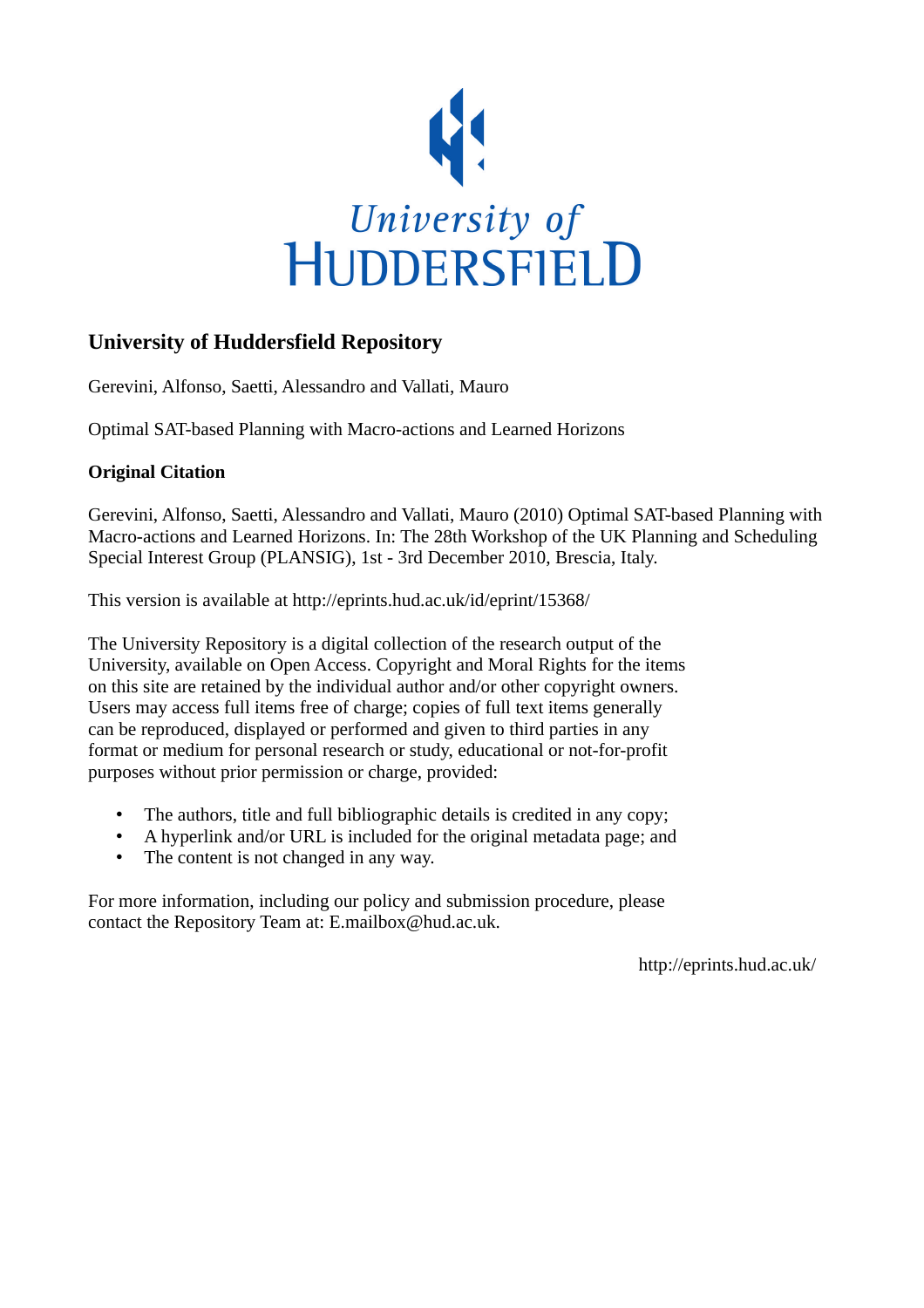### Optimal SAT-based Planning with Macro-actions and Learned Horizons

Alfonso E. Gerevini and Alessandro Saetti and Mauro Vallati

Dipartimento di Ingegneria dell'Informazione Università degli Studi di Brescia Via Branze 38, 25123 Brescia, Italy {gerevini,saetti,mauro.vallati}@ing.unibs.it

#### **Introduction**

Planning as propositional satisfiability (SAT) is a powerful approach for computing optimal plans in terms of Graphplan plan length. SatPlan (Kautz and Selman 1992) is one of the most popular and efficient planning system adopting this approach. First, it computes a lower bound  $k$  of the optimal plan length. Then, using k as the planning *horizon*, i.e., a fixed time step after which actions cannot be executed, it translates the planning problem into a SAT problem Π, which is then solved by an existing SAT solver. If Π is satisfiable, then the assignment to propositional fluents satisfying the SAT problem is translated into a plan of actions that is a solution of the original planning problem. Otherwise  $(II)$  is unsatisfiable), the process is repeated using an increased value of  $k$ . A critical weakness of the approach is that often the initial value of  $k$  is much less than the optimal plan length, and hence many unsolvable SAT problems can be generated and processed.

The performance of a planning system is typically affected by the structure of the search space, which depends on the considered planning domain. In many domains, the planning performance can be improved by deriving and exploiting some knowledge about the domain structure that is not explicitly encoded in the input domain formalization. Well known examples of such knowledge are macro actions (e.g., (Botea *et al.* 2005; Newton et al. 2007)). A macro-action is a sequence of domain actions that can be planned at one time like a single action. Using macro-actions the planning process is often faster, but the length of the computed solution plan can be worse than optimal.

In this paper, we propose a SAT-based optimal planner, called MacroSatPlan, which exploits two types of knowledge learned for a given domain to speedup the SAT solving: (i) a predictive model based on some problem features estimating the optimal plan length, and (ii) useful sets of learned macro-actions.

A preliminary experimental analysis shows that the learned knowledge is useful for speeding up the computation of the optimal solution of the planning problem.

#### Architecture of MacroSatPlan

The architecture of MacroSatPlan, sketched in Figure 2, consists of three main modules, briefly described below.



Figure 1: A sketch of MacroSatPlan's architecture.  $\pi_o$  and  $\pi_r$  indicate an optimal plan and a relaxed plan, respectively.

Learning module. This module consists of four main components: the 2006 version of SatPlan (Kautz, Selman, and Hoffmann 2006), a modified version of planner FF (Hoffmann and Nebel 2001), Macro-FF (Botea *et al.* 2005), and the machine learning tool WEKA (Witten and Frank 2005).

FF is a forward search planner which exploits GraphPlan for computing a relaxed plan  $\pi$  achieving the problem goals from the successor states. The number of actions in  $\pi$  is an estimate of the distance from the successor states to the goal states. We use a revised version of FF that only computes the length of the relaxed plan derived from the initial state of the planning problem, without computing a solution for it.

WEKA is a well-known tool for learning predictive models. Given a set of training problems for domain D, WEKA is used to identify a predictive model of the optimal plan length for a given problem in domain  $D$  from (i) the length of the optimal plan computed by SatPlan, (ii) some preidentified features of the planning problem, and (iii) the length of the relaxed plan computed by FF. The optimal plan length predicted by WEKA is subsequently used by the SAT encoder of the planning problem as the initial value of the planning horizon. It is important to note that, differently from SatPlan, in our approach the initial horizon can be higher than the optimal plan length.